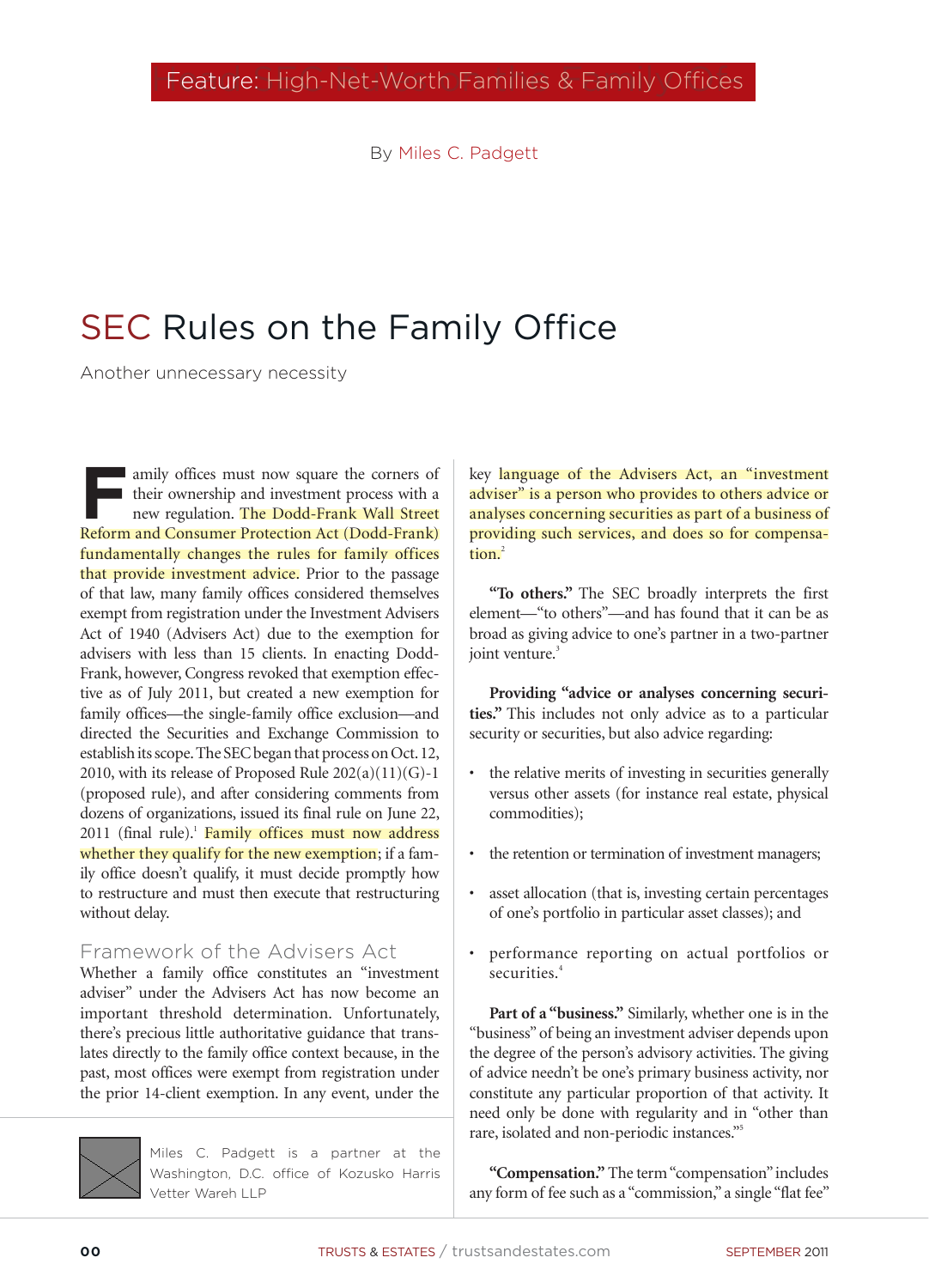for a variety of services or a combination of those. It includes indirect fees such as a fee-sharing arrangement and could even include mere reimbursement of investment-related expenses.<sup>6</sup>

Accordingly, many family offices will fall within this definition and be considered an "investment adviser" under the Advisers Act and therefore will need either to qualify for an exemption from registration or to register with the SEC (or appropriate state regulators for small advisers). With that background, let us now turn to the exemption that will be most frequently relied upon: the new family office exclusion.

#### Summary of Final Rule

The final rule contains three general conditions to qualify for the single-family office exclusion:

- the family office (and its employees) can provide securities advice only to "family clients;"
- ownership of the family office is limited to family clients; and
- control of the family office is restricted to "family members" and "family entities."

#### Family Clients

The final rule contains critical and somewhat complex terminology that defines "family clients"—that is, those clients that can be advised by a family office without loss of the exemption. This category includes a "family member," certain family trusts and entities and "key employees" of the family office and certain trusts established by a key employee. The final rule, unlike the proposed rule, defines who's in the family by reference to recognized family relationships: a "family member" is as an individual descended from a common ancestor (alive or dead) and the spouse (or spousal equivalent) of that descendant. Moreover, those descendants aren't limited to blood descendants; they include adopted children and stepchildren, as well as foster children and wards of a family member (if the ward was a minor when the family member became his guardian). Allowing foster children and certain wards, and more importantly tracing to a common ancestor, were material revisions to the proposed rule the SEC made in response to comments received as part of the comment process. Note, however, that in-laws aren't included in the definition of family member $^7$ 

The final rule requires that the common ancestor be identifiable within no more than 11 generations.

To ensure a workable limit to this common ancestor concept, however, the final rule requires that the common ancestor be identifiable within no more than 11 generations of the family. Indeed, the family office itself is allowed to identify the common ancestor and to change the common ancestor from time to time, and there's no prescribed process for how this identification or change must occur.<sup>8</sup>

The final rule also puts "former family members" in almost the same position as current family members, so in most cases, divorce shouldn't disqualify clients of the office, which makes sense given that the former spouse remains a parent of children who are still family members. A "former family member" is a spouse (or the equivalent) and stepchildren who had been family members but through a divorce (or equivalent) have ceased to qualify as such. Thus, these persons can be permissible "family clients" for both pre-existing and new investments.<sup>9</sup> As we'll see, however, former family members can't remain in a direct position of control over the family office because they're no longer "family members."

"Family clients"—that is, permissible clients—also include certain family trusts, business entities, charities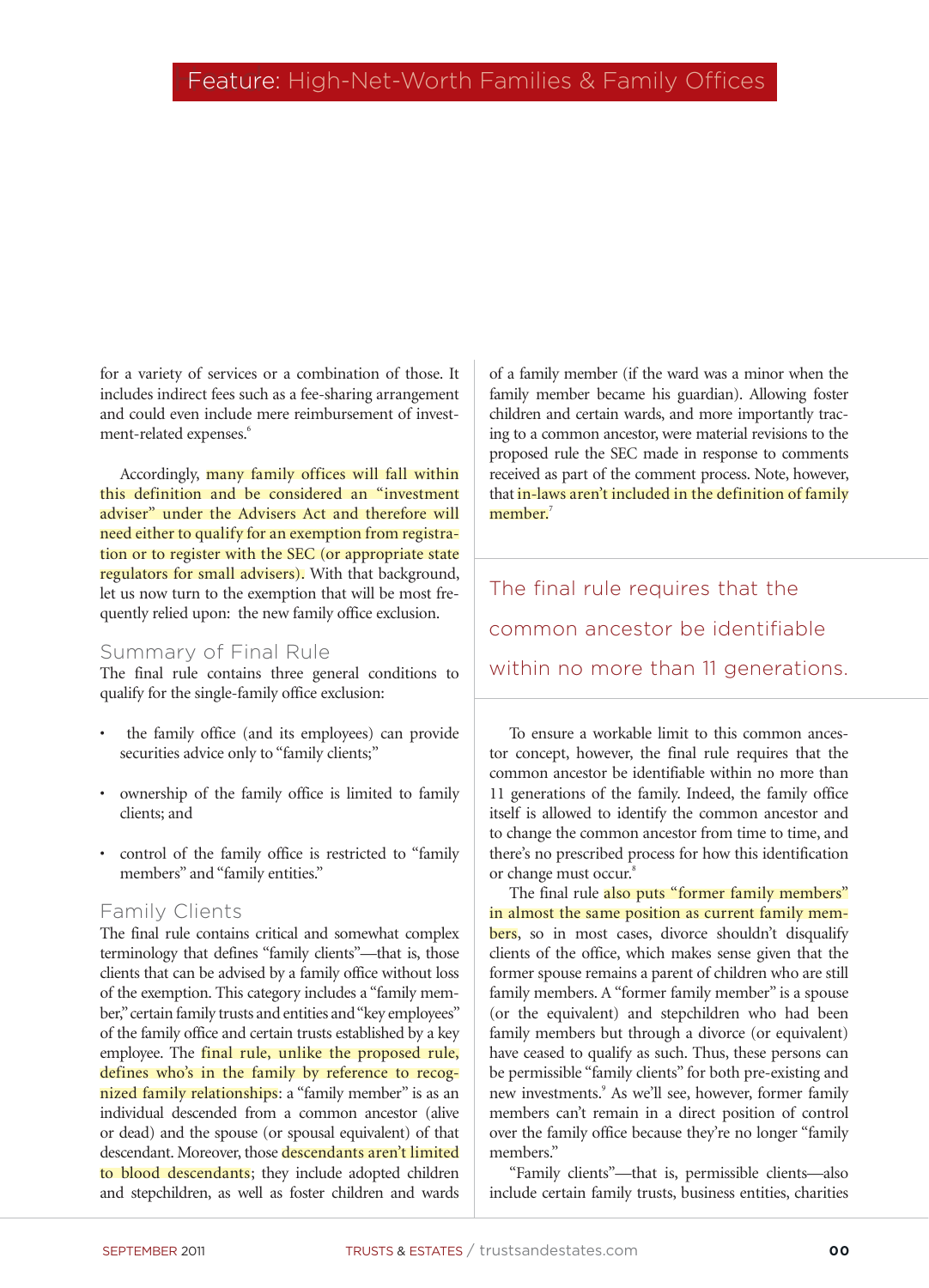and other non-profit organizations. This is where the final rule becomes more complex in its terms and application. It provides that:

- **revocable trusts** are specifically allowed so long as the grantors qualify as family clients;
- **irrevocable trusts** are permitted if the current beneficiaries are family clients, so that non-family remainder and contingent beneficiaries can be disregarded;
- **irrevocable trusts** are also permitted if the current beneficiaries consist only of family clients or nonprofit organizations (including charities), or both, and if the trust's funding came only from family clients (such as individual family members or qualifying trusts or other organizations);
- charities and non-profit organizations<sup>10</sup> are permitted if they hold assets attributable solely to other family clients, which again allows the family office exception to accommodate many currently existing entities that were funded through various family sources, not simply individual family members; and
- **family entities** (limited liability companies, limited partnerships, corporations, etc.) are permitted so long as they are owned exclusively by "family clients"—unlike what the proposed rule required, however, the final rule allows control of such entities to be exercised by independent third parties so long as the ownership requirement is met. $11$

So, for example, individual family members and qualified family business entities could create and fund a trust for the sole purpose of supporting a non-family public charity such as a local school. In this case, the family office could provide investment advice to that support organization, such as by keeping the trust's assets invested in the family's investment partnership, but couldn't give advice as to funds actually distributed, so the partnership units couldn't be held by the school directly.

However, notwithstanding the improvements the final rule makes to the definition of "family clients," the SEC refused to allow non-family ownership of family entities or non-family contributions to family charities in de minimis amounts, despite many comments as to the necessity of such a provision. Thus, the final rule doesn't accommodate the practical reality that many family entities have been funded, or are owned, in part, by non-family members, even though to an immaterial degree. So, for example, if a close family friend who shares the family's philanthropic values makes a contribution to the family's foundation, the foundation wouldn't qualify as a family client, even if the friend's assets are held in a segregated account and that account has its own, independent, registered investment adviser (unless the contribution is spent prior to 2013).

#### Key Employees

The final rule permits key employees and certain trusts they create to be clients of the family office. As in the proposed rule, "key employees" are defined as:

- individuals (and their spouses or equivalents)<sup>12</sup> who serve the family office as executive officers, directors, trustees, general partners or in a similar capacity; and
- those persons who aren't executives, but who perform substantive investment functions and have done so for at least 12 months prior (whether for the family office or any other company).<sup>13</sup>

Not only the family office but also an "affiliated family office" can employ the key employee.<sup>14</sup> This accommodates situations in which the family uses sister-brother entities for tax and business reasons, such as an unregulated private trust company that provides comprehensive services (except investments) and an investment advisory arm that limits its services to investment advice and reporting. This is a welcome change to the proposed rule and allows flexibility.

The final rule also allows certain key employee trusts to qualify as family clients. Under the general provision for revocable trusts, a revocable trust funded by a key employee will be qualified so long as the individual remains a key employee. An *irrevocable trust* qualifies as long as its fiduciaries are key employees and the only contributors to the trust are (and continue to be) a key employee (or a key employee's spouse or former spouse).<sup>15</sup> This change enables key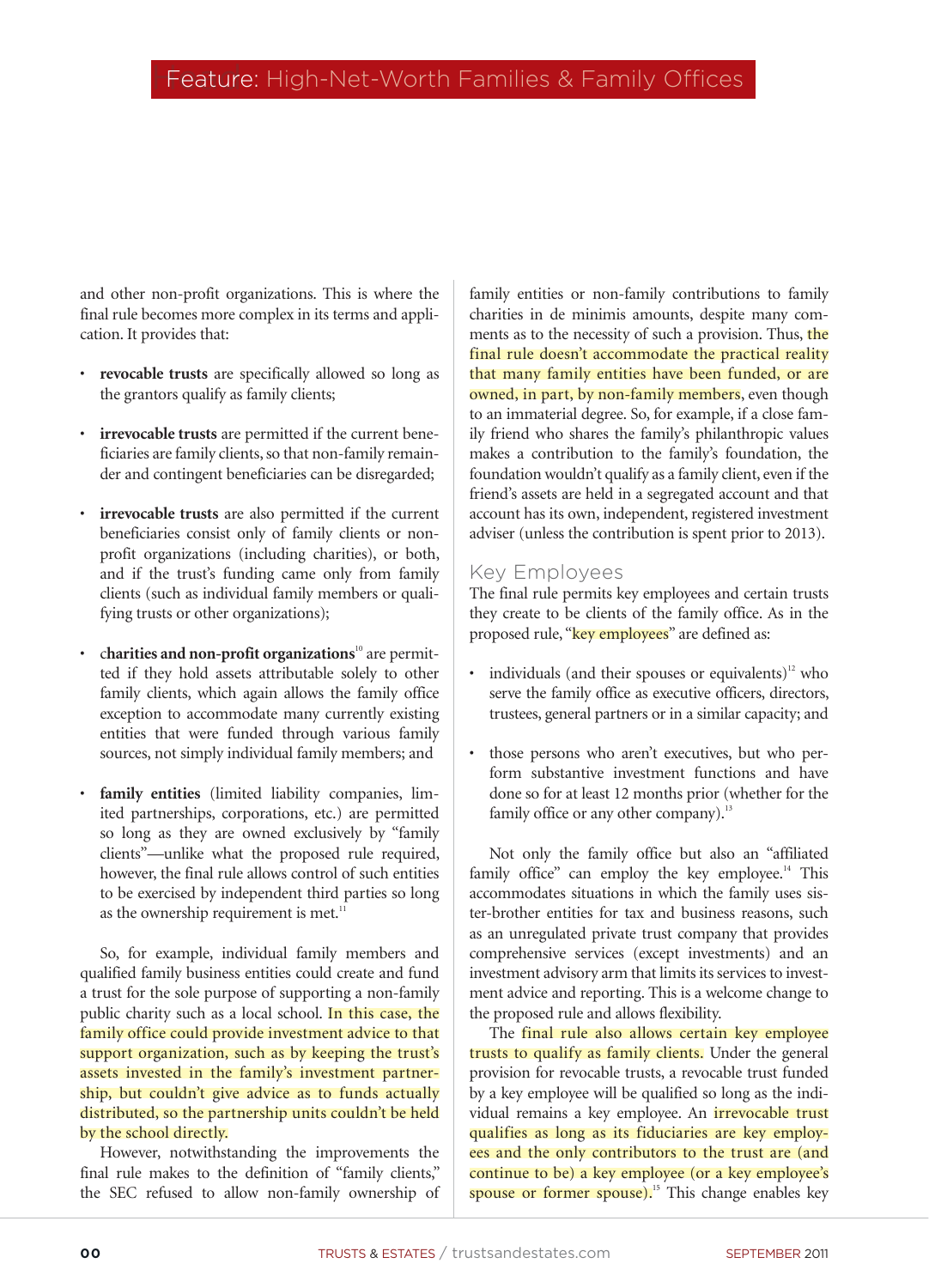employees to use typical estate planning devices such as funded revocable trusts and irrevocable gift trusts, but once the individual is no longer serving as a key employee, the trust would no longer qualify as a family client due simply to that change (subject to the grace period for involuntary transfers discussed below).

If the trust of the former employee is disqualified as a permissible client, does the same result apply to investments that the former key employee holds directly? Yes and no. Unlike former family members, a former key employee may remain a client of the family office, but "only with respect to assets advised ... by the family office immediately prior to the end of such individual's employment ..." including new investments that the former employee was contractually obligated to make (such as private equity commitments). The rationale for this change in status is that, once a key employee's access to investment information and analysis ceases, he needs the protections of the Advisers Act. The SEC recognized that adverse tax and investment consequences could result if precipitous changes to the key employee's investments were required by the rule, and so permitted retention of pre-termination assets.<sup>16</sup>

#### Owning the Family Office

The final rule permits only "family clients" to own the family office. This actually improved on the proposed rule, which allowed ownership only by individual family members, because family clients now also include:

- key employees who aren't family members (and their trusts); and
- most importantly, family-related entities.

Ownership of the family office by family-related entities is the current state of affairs for many family offices, and disallowing this would have caused significant disruptions to those organizations. Moreover, allowing key employees to own interests in the family office itself permits family offices flexibility in how they compensate key employees (although it's more common for key employees to own carried interests at the investment or family investment fund level). Fortunately, the SEC was open to constructive criticism of the proposed rule on both of these points.

### Controlling the Family Office

The final rule requires control of the family office by family members and "family entities," directly or indirectly.17 The SEC concluded that the rationale for the family office exclusion—that a family was simply investing its own money and was thus "advising" itself required family control of the office by either individuals or a defined class of family entities.<sup>18</sup>

By using the term "family entity" rather than the broader term of "family client," the final rule precludes direct control of the family office by key employees. Key employees can be clients and now are

"Family entity" may include a family trust controlled by a non-family member in a fiduciary capacity.

permitted to hold ownership in the office, but they still can't exercise control (except for the control that accompanies a position as an officer).

Using the term "family entity" is, however, not entirely restrictive. It could include, for example, a family trust controlled by a non-family member in a fiduciary capacity, such as a key employee or a commercial trustee. In this instance, if the family trust owns the voting interests in the family office, the commercial trustee appears to be the person ultimately exercising control over the family office, which seems consistent with the rationale for the exclusion when the trustee is duty bound to serve the interests of the family beneficiaries. Allowing this result also seems imminently realistic since key employees are often relied upon to serve as trusted and informed trustees for family trusts.

#### Important Grace Periods

The final rule (and its accompanying release) attempts to ameliorate certain restrictions with grace periods, such as:

• **Involuntary transfers.** If an involuntary transfer occurs and the transferee isn't qualified, then the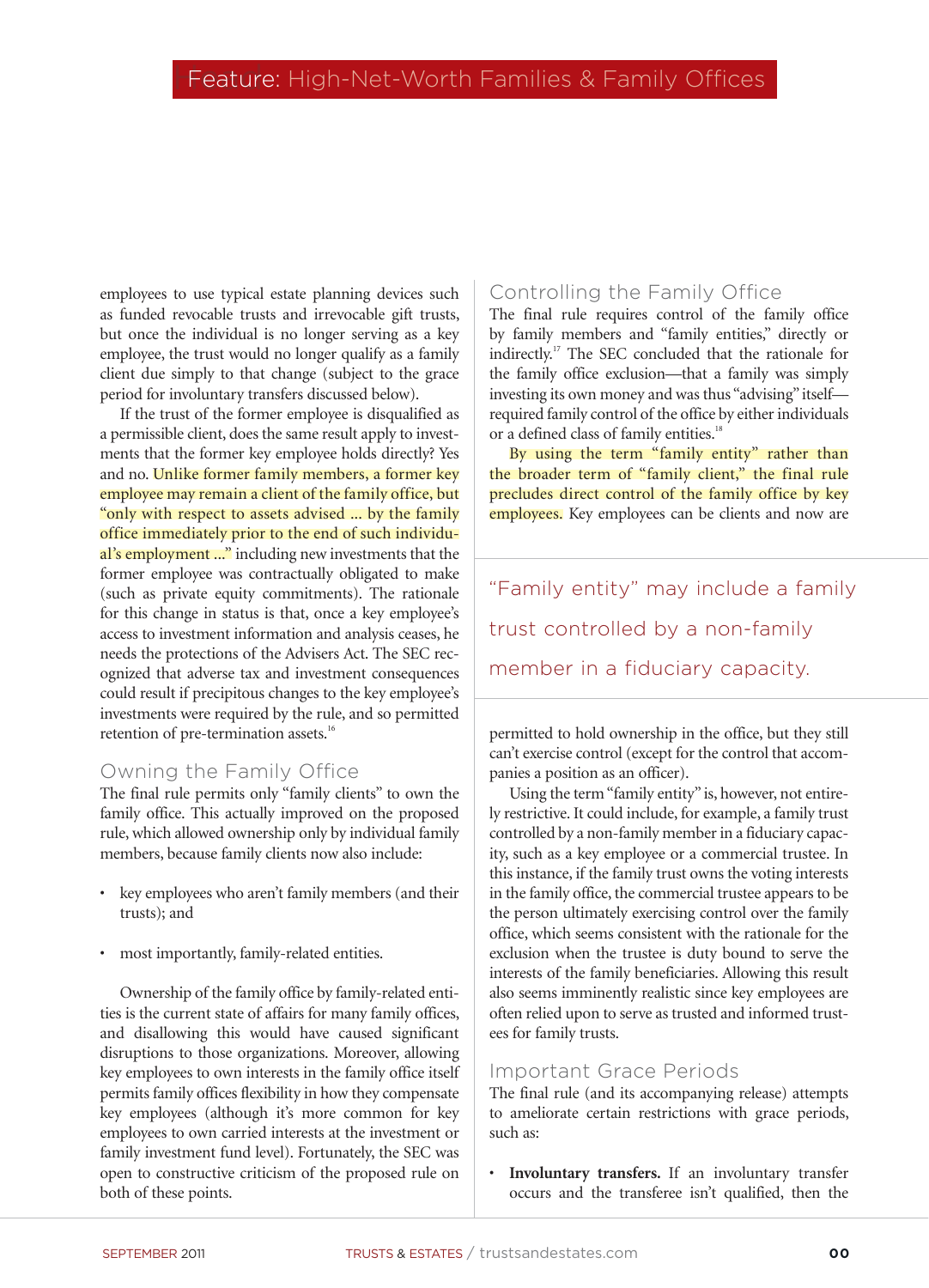family office is provided a grace period of one year to arrange for the transferee to cease to be a client, and this period doesn't begin to run until after title has passed to the transferee. In the typical case, (that is, death or divorce), the family office could resolve this issue by paying the involuntary transferee and arranging for the transferee to engage his own investment adviser for the transferred assets and redeeming any ownership interest in the family's entities that are advised by the family office;<sup>19</sup>

• **Family charities accepting outside donations.** For a charity or nonprofit that's disqualified as a "family client" because it previously accepted non-family contributions, a generous grace period allows the charity until Dec. 31, 2013 to fix this problem if it accepts no more outside donations. Also, a favorable "worst-in-first-out" accounting method allows the charity to treat distributions as having been made first from non-family contributions (ignoring gains or losses), thus curing the defect if aggregate distributions exceed aggregate non-family contributions by the deadline. $20$ 

### Further Guidance

Despite the SEC's hard work and generally successful approach to implementing Congress' mandate, certain issues remain unresolved or less than entirely clear. Further guidance on these issues would be helpful:

- For trusts created by key employees, the final rule requires that "each trustee or other person authorized to make decisions with respect to the trust is a key employee ...." The SEC intended this to mean that only key employees can make investment decisions.<sup>21</sup> As written, though, the rule requires that key employees "make decisions," and thus arguably all decisions—which could result in adverse consequences to the key employee (for example, subject an irrevocable trust to estate tax).
- The final rule allows former key employees to remain clients of the family office "with respect to *assets* advised ... immediately prior to the end of such individual's employment ...." (emphasis added). Does this mean that no investment changes

can be made in a portfolio that had been managed by the family office prior to cessation of the individual's employment or simply that no funds can be added to that portfolio after cessation? Also, which exact asset is the subject of the proviso? For example, what if one real estate holding company is merged into another, but the underlying buildings don't change; has the "asset" changed?

- What happens to descendants of a stepchild when a divorce occurs? The stepchild may remain a client, but must his children cease to be clients?
- What happens if a former family member remarries? What if the family member spouse had died and then the non-family widow remarries?
- Under the prior 14-client rule, if an adviser provided investment advice to a person at no charge, that person didn't constitute a "client" for purposes of that exclusion. Does the same hold true for family offices that provide investment advice to a person, such as a family friend, for no charge? Footnote 47 of the final rule release implies that the family friend wouldn't be a client. What if, instead of investment advice, the family office only prepares income tax returns for a family friend, perhaps even for a small annual fee; presumably the family friend isn't a client for purposes of the family office exemption.
- Are joint ventures between two, unrelated but friendly families now impermissible? Many of those are currently in existence.
- An individual can be an investment adviser, but can he be a family office? The definition of "family office" requires a "company."<sup>22</sup>
- Does a purpose trust, which has a suitable notfor-profit purpose, qualify as a "family client," for example as a non-profit organization, if all of the funding came from family clients? If so, how does one interpret the control requirement in the context of a purpose trust if the purpose trust owns all of the voting interests in the family office?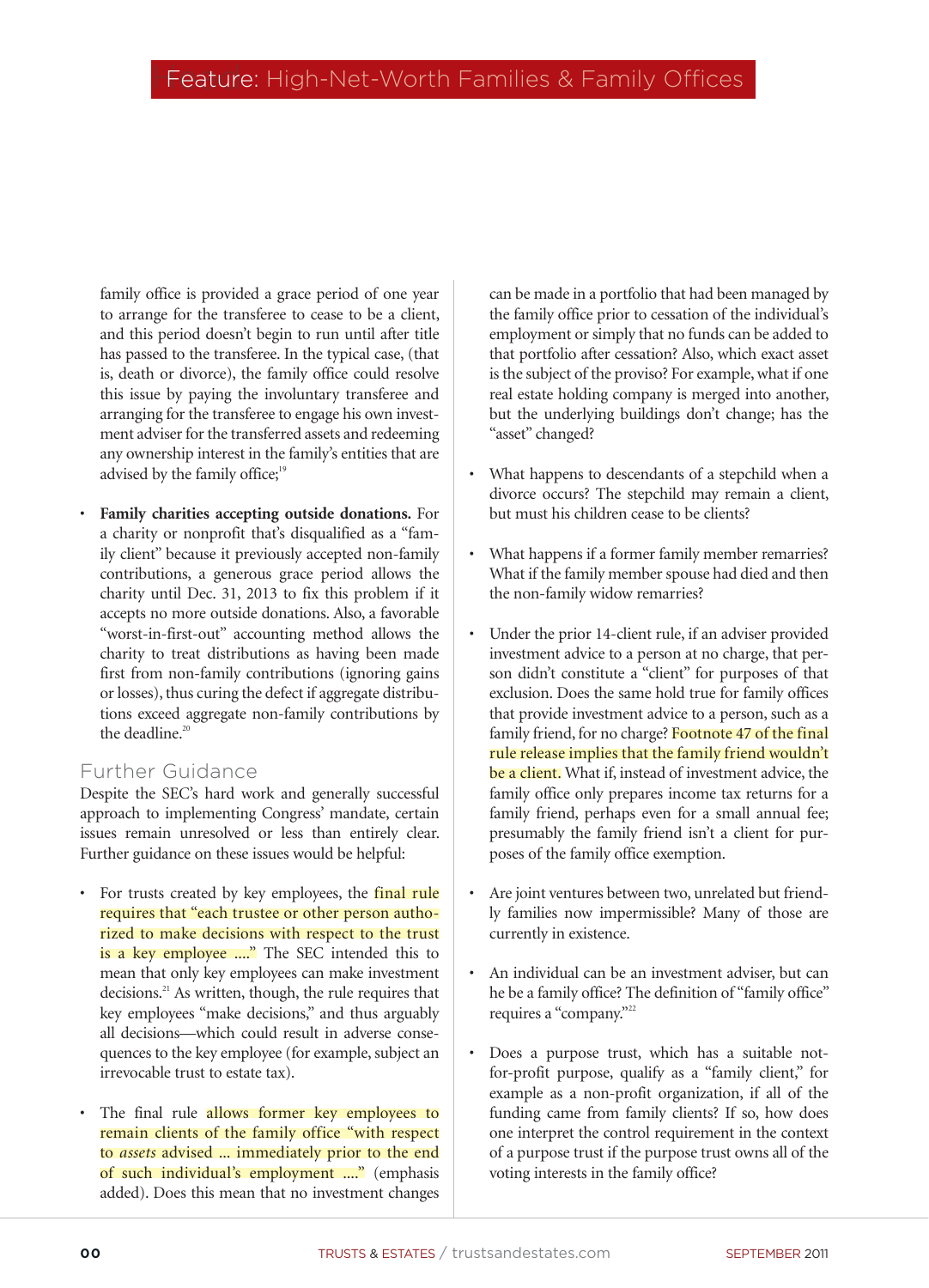### What to do Now?

Family offices, at a minimum, must promptly:

- create a current and accurate family tree;
- create a detailed description of how investment advice is generated, including the setting of overall strategy, selection of asset classes, analysis of client risk tolerance, selection of actual investments or managers, how advice is communicated to the clients, how investments are implemented and how monitoring, rebalancing and reporting occurs;
- identify all of their clients, and if their clients are entities, all of the current and future named fiduciaries (such as general partners, managers and trustees) and owners and beneficiaries;
- identify all individuals who work in the family office, exactly which entity employs them and what their functions are;
- identify persons to whom a family office executive (or employee) may be providing investment advice, outside of his role with the family office;
- review all employment contracts and job descriptions;
- identify who or what owns the family office itself and how decisions get made at the owner level;
- review all buy-sell arrangements in family entities and the family-office itself, including pre-nuptial and ante-nuptial agreements; and
- identify how day-to-day versus strategic, policy decisions of the family office are made and by whom.

All of the above information will be crucial in determining whether a family office qualifies for the exemption, and if currently qualified, for ensuring that it remains qualified as time passes. If not currently qualified, the family office must decide how to resolve the problematic issues. Solutions could take many forms, some more palatable than others. For example:

- sending non-qualifying clients to another investment adviser, or in the right case, re-arranging their assets (such as a spouse of a key employee putting investments into joint name with the key employee);
- electing not to receive compensation from non-qualifying clients for investment advisory services (although removing the compensation element may be problematic depending on the circumstances and the identity and other roles held by the decisionmakers);
- liquidating the interests of a non-qualifying client in

Some family offices may take the draconian step of outsourcing the investment management services.

an otherwise qualifying entity;

- seeking guidance from the SEC; and
- outsourcing the investment management and advice functions to third-party service providers, with the family office providing only tax planning and preparation, fiduciary and administrative services.

Regardless of the particular solution, the process must begin as soon as possible. For those family offices that currently qualify for the prior private adviser exemption (14 clients or less), the grace period to qualify for the new single-family office exemption expires on March 30, 2012. Less than nine months isn't a long time to effect a major change if one is necessary.

### Final Thoughts

Given its mandate, the SEC did a commendable job in crafting the family office exclusion. Query what the final product would have looked like had the SEC been able to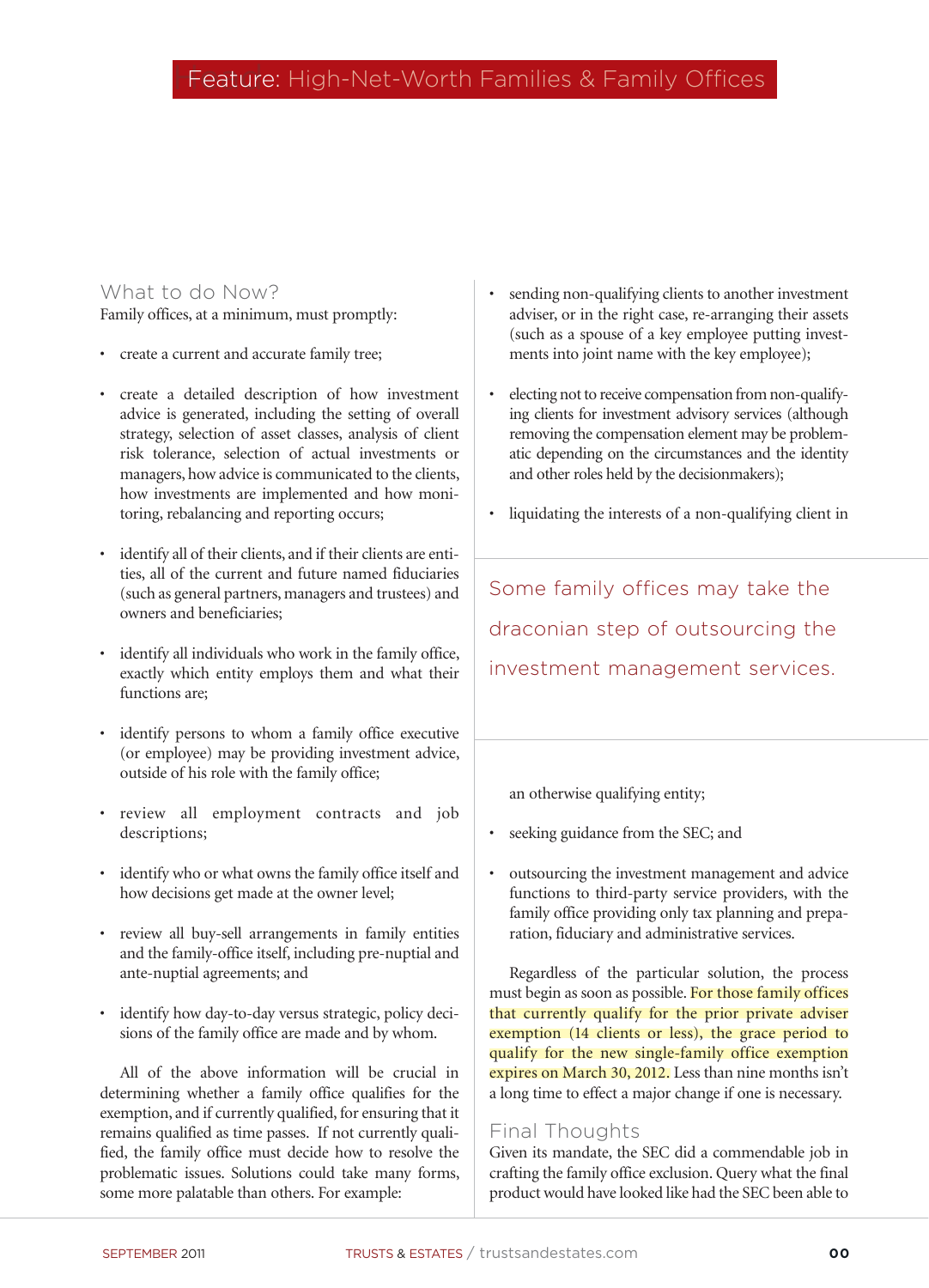overcome its tendency to think only about "companies;" being focused on "companies" clearly constrains the SEC's thought process and thus by definition must have constrained its final work product. Would the proposed and final rules have taken an entirely different approach? Perhaps they would have taken a more principles-driven approach, yielding fewer restrictions on who can control a family office or who can be an owner, yet producing just as good a result from a policy standpoint?

Finally, creative structuring of family offices may be constrained due to the terms of the final rule. That rule is designed to accommodate a wide range of structures and factual patterns that currently exist. It's not designed to accommodate relatively unusual structures that exist today, and certainly not unusual structures to be created in the future, regardless of whether those structures would embody better ways to organize a family's affairs than are employed, envisioned or even possible today. In the future, how many creative and effective structuring devices won't even be considered due to these new restrictions?

—*The author gratefully acknowledges the contributions of his partners, Rashad Wareh and Don Kozusko, who assisted him in the preparation of this article.*

#### Endnotes

- 1. See Securities and Exchange Commission Release No. IA-3098 for the proposed rule and SEC Release No. IA-3220, 76 FR 37983 for the final rule (release). Other exemptions created under the Dodd-Frank Wall Street Reform and Consumer Protection Act (Dodd-Frank) are for venture capital fund advisers, private fund advisers with less than \$150 million in assets under management and certain foreign private advisers, the details of which were addressed in other SEC releases.
- 2. "Any person who, for compensation, engages in the business of advising others, either directly or through publications or writings, as to the value of securities or as to the advisability of investing in, purchasing, or selling securities, or who, for compensation and as part of a regular business, issues or promulgates analyses or reports concerning securities ...." Investment Advisers Act of 1940 (Advisers Act), Section 2(a)(11).
- 3. See Touche Holdings, 1987 SEC No-Act. LEXIS 6 (Dec. 30, 1987).
- 4. See e.g., Richard K. May 1979 SEC No-Act. LEXIS 3967 (Dec. 11, 1979) and Thomas Beard 1975 SEC No-Act. LEXIS 898 (May 8, 1975); see William Bye Co., Inc. 1972 SEC No-Act. LEXIS 3144 (April 26, 1972); and see Jack N. Alpern Co., L.P.A. 1986 SEC No-Act. LEXIS 2080 (April 23, 1986).
- 5.Release IA-1092 (1987), pp. 8-9. Telltale signs of being "in the business" of

providing investment advice are holding oneself out as providing such advice (like an admission against one's self interests) and receiving any form of compensation that is a clearly identifiable charge for advice regarding securities. See Securities Int'l, Ltd., 1989 SEC No-Act. LEXIS 422 (March 14, 1989).

- 6 See Release IA-1092 (1987), p. 10. The fee could even be paid by someone else, who receives the fee paid by the client. In fact, the adviser need never communicate with the client if the investment advice is communicated to a client through a third-party. See Financial Psychology Corp., 1988 SEC No-Act. LEXIS 413 (March 23, 1988) and Touche Holdings, 1987 SEC No-Act LEXIS 6.
- 7 See final rule Section 275.202(a)(11)(G)-1(d).
- 8. The rule states that the common ancestor can be "no more than 10 generations removed from the youngest generation of family members." Final rule Section 275.202(a)(11)(G)-1(d)(6). See final rule release at footnote 27.
- 9. The SEC apparently became convinced that, in many modern families, stepchildren and ex-spouses are often treated the same or similar to blood-family members even after divorce. Thus, the SEC accepted the advice of commentators that it shouldn't, through a rule, change how those individuals are treated and instead should leave that decision to the family itself. See final rule release 76 FR 37983, at 37986.
- 10. It's now clear that non-profit organizations that may or may not have been "charitable" for certain purposes (for example, income tax versus gift tax deductibility) are permitted clients if they meet the noted funding requirement.
- 11. Note that pension plans are treated as "family clients" so long as no one other than a family client is a beneficiary under the plan. See final rule release, text accompanying footnote 103.
- 12. Note that spouses (or equivalents) of key employees can only be clients of the family office with regard to joint or community property investments with the key employee. The SEC believes that the key employee provides sufficient protection to the spouse in such a case, and absent that, the spouse needs the protection of the Advisers Act. See final rule release, text accompanying footnote 97.
- 13. The final rule also explains what constitutes an executive position: it's one that involves policymaking decisions and includes vice president positions in charge of principal business units of the family office. Final rule Section 275.202(a)(11)(G)- 1(d)(8). This definition of "executive" is substantially identical to definitions used in other parts of the Advisers Act (Advisers Act Rule 205-3) and in rules under the Investment Company Act of 1940 (specifically, Rule 3c-5).
- 14. That term is defined as "a family office wholly owned by family clients of another family office and that is controlled (directly or indirectly) by one or more family members of such other family office and/or family entities affiliated with such other family office and has no clients other than family clients of such other family office."
- 15. Again, a joint or community ownership requirement is imposed at the time of contribution by the spouse or former spouse.
- 16. Final rule Section 275.202-1(a)(11)(G)-1(d)(4)(iv) and final rule release 76 FR 37983, at 37990.